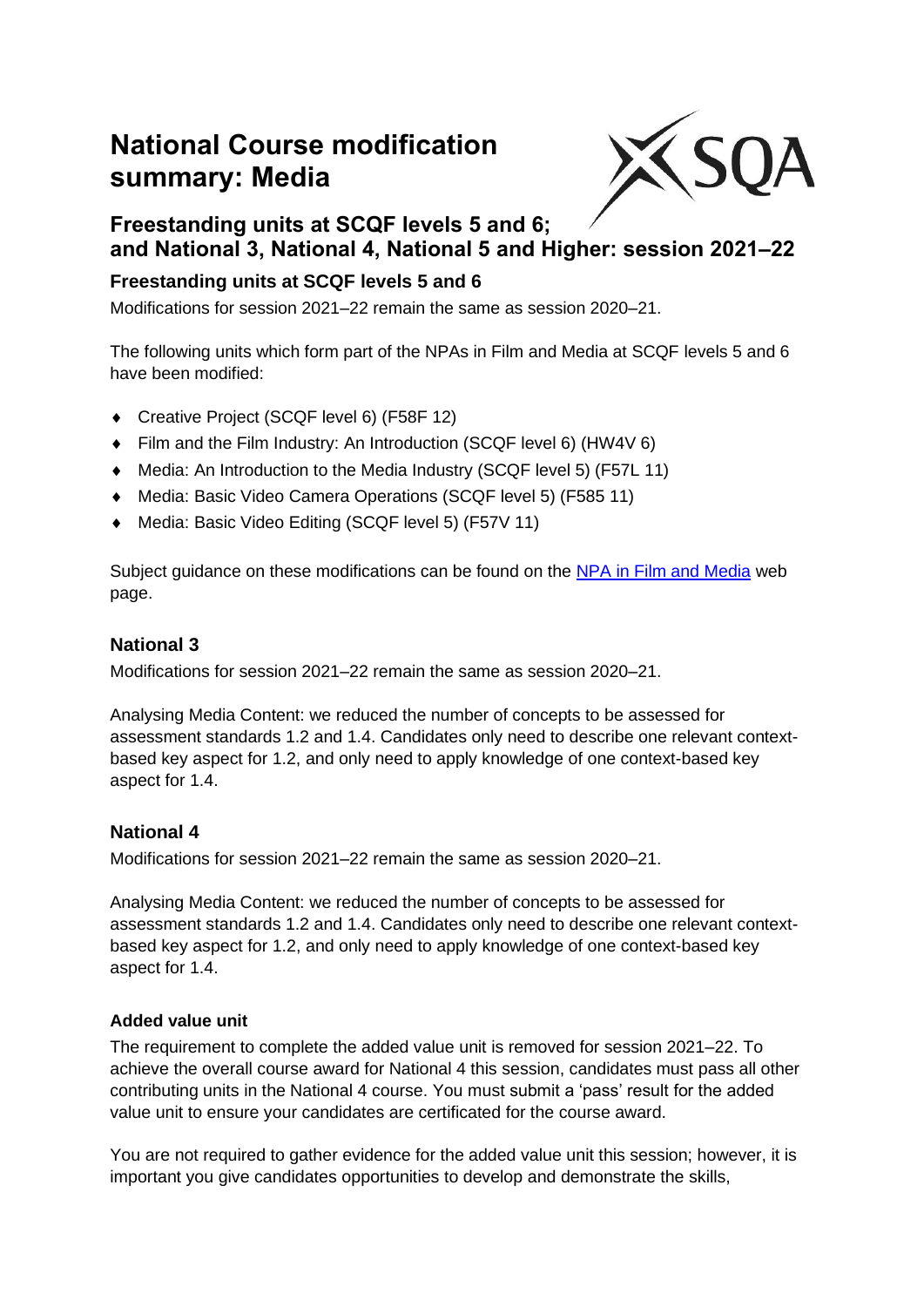knowledge and understanding outlined in the National 4 added value unit specification, where possible. This will support your candidates as they progress to further learning and assessment at SCQF level 5.

#### **National 5**

| <b>Component</b> | <b>Marks</b> | <b>Scaled marks</b> | <b>Duration</b>      |
|------------------|--------------|---------------------|----------------------|
| Question paper   | 60           | Not applicable      | 2 hours              |
| Assignment       | 48           | 60                  | See 'Course          |
|                  |              |                     | assessment' section  |
|                  |              |                     | in the National 5    |
|                  |              |                     | <b>Media Course</b>  |
|                  |              |                     | <b>Specification</b> |

#### **Question paper**

Modifications for session 2021–22 remain broadly the same as session 2020–21 in that sampled content is signalled.

The 2022 question paper will only sample 'audience' (one from the three context-based key aspects — audience, institutions and society). It will also only sample 'meeting needs' (one from the three roles of media — meeting needs, meeting particular purposes, and influencing attitudes and behaviours).

#### **Assignment**

Modifications for session 2021–22 remain the same as session 2020–21.

We reduced section 1 (planning) by 5 marks, as questions 2 and 3 can be replaced with a single question. We reduced section 2 (development) by 7 marks, as candidates only need to discuss and evaluate four instead of five examples from their media content. This reduces the marks from 60 to 48.

The National 5 [Media Course Specification](https://www.sqa.org.uk/sqa/47414.html) has been updated to reflect the changes to the assignment. It also contains information on how to scale the assignment marks.

| <b>Component</b>                                | <b>Marks</b> | <b>Duration</b>        |
|-------------------------------------------------|--------------|------------------------|
| Question paper 1 - Analysis of Media<br>Content | 30           | 1 hour and 45 minutes  |
| Question paper 2 – Role of Media                | 20           | 1 hour                 |
| Assignment                                      | 50           | see 'Course assessment |
|                                                 |              | section' in the Higher |
|                                                 |              | <b>Media Course</b>    |
|                                                 |              | <b>Specification</b>   |

#### **Higher**

#### **Question paper**

Modifications for session 2021–22 remain the same as session 2020–21.